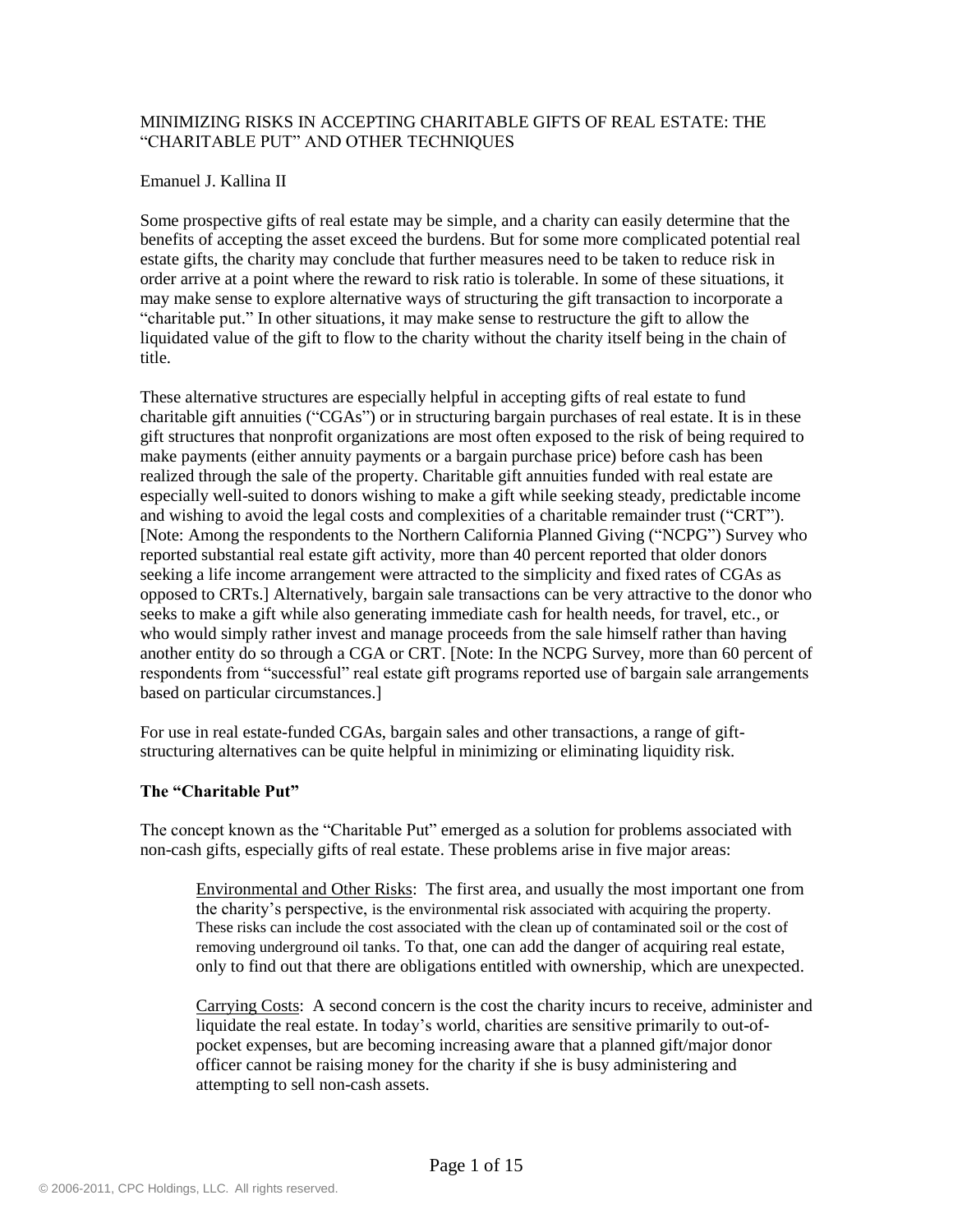Lack of Return on Investment: A third problem is the charity"s potential loss of return on investment during the period from the gift to its liquidation. Although this may not be an apparent concern, chief financial officers and treasurers of charities do include this factor in their thinking.

Delayed Fulfillment of Charitable Purposes: Fourth, the charity is worried about the lack of marketability and liquidity, which affect its ability to fulfill its charitable purposes.

Valuation Uncertainties and Adverse Fallout: Fifth, the charity is worried—or should be worried—about valuation uncertainties on the date of the gift; and closely connected to this, the charity desires to protect itself from the donor claiming a charitable deduction which is significantly greater than the value at which the charity can sell the real estate. The perceptions of the IRS, Congress (especially the Senate Finance Committee), and the public are important to the charity; its reputation can be severely damaged by the publicity surrounding a high profile donor who takes an excessively large deduction.

One of the obvious threads running through each of these potential problems is "liquidity." In other words, the charity can solve most of these problems, except perhaps the environmental one, by quickly disposing of the real estate upon receipt as a gift. We all know, however, this is easier said than done, because of a number of factors including the donor"s tax situation and the real estate market in general.

Obviously, many of the charity"s problems evaporate quickly if the donor transfers the real estate gift and attached to it is a contract for sale of the property to a legitimate, wealthy buyer. However, from the donor"s perspective, this does not work because the IRS will treat the donor as having sold the real estate and gifted the sale proceeds to charity (see the discussion below). Historically, because of this dilemma, the charity is stuck with accepting a gift of real estate without a guaranteed buyer, along with the attendant problems discussed above.

The Charitable Put solves the charity's problems, while at the same time not jeopardizing the tax situation of the donor. At its simplest, with a Charitable Put, the charity enters into a contract with a third party—prior to receiving the gift—that gives the charity the right, upon receipt of a particular gift of real estate, to require the third party to purchase the real estate for a pre-arranged price, within a pre-determined period of time.

Suppose, for example, that donor (D) desires to give to charity Lorelei Heights, which consists of land and buildings in a major city, in exchange for a charitable gift annuity. Once the charity becomes aware of the gift, the charity obtains a real estate broker, who finds a third party buyer (B) to purchase Lorelei Heights. The charity will, before the gift occurs and before the gift annuity is finalized, enter into a legally binding contract with B where it (the charity) may require B to purchase Lorelei Heights within (for example) 10 days of the gift, for cash. Finally, the charity returns to D, letting him or her know that it is now ready to accept the gift of real estate and finalize the gift annuity contract.

If B cannot pay cash, then the contract can provide for alternate financing that is acceptable to the charity. Obviously, the Charitable Put technique requires someone such as the treasurer or a finance officer to thoroughly vet the financial capabilities of B, to make certain that the transaction actually does happen. Other than having a buyer with sufficient cash in the checking account, this could be done with an irrevocable letter of credit, bank loan, or similar banking technique.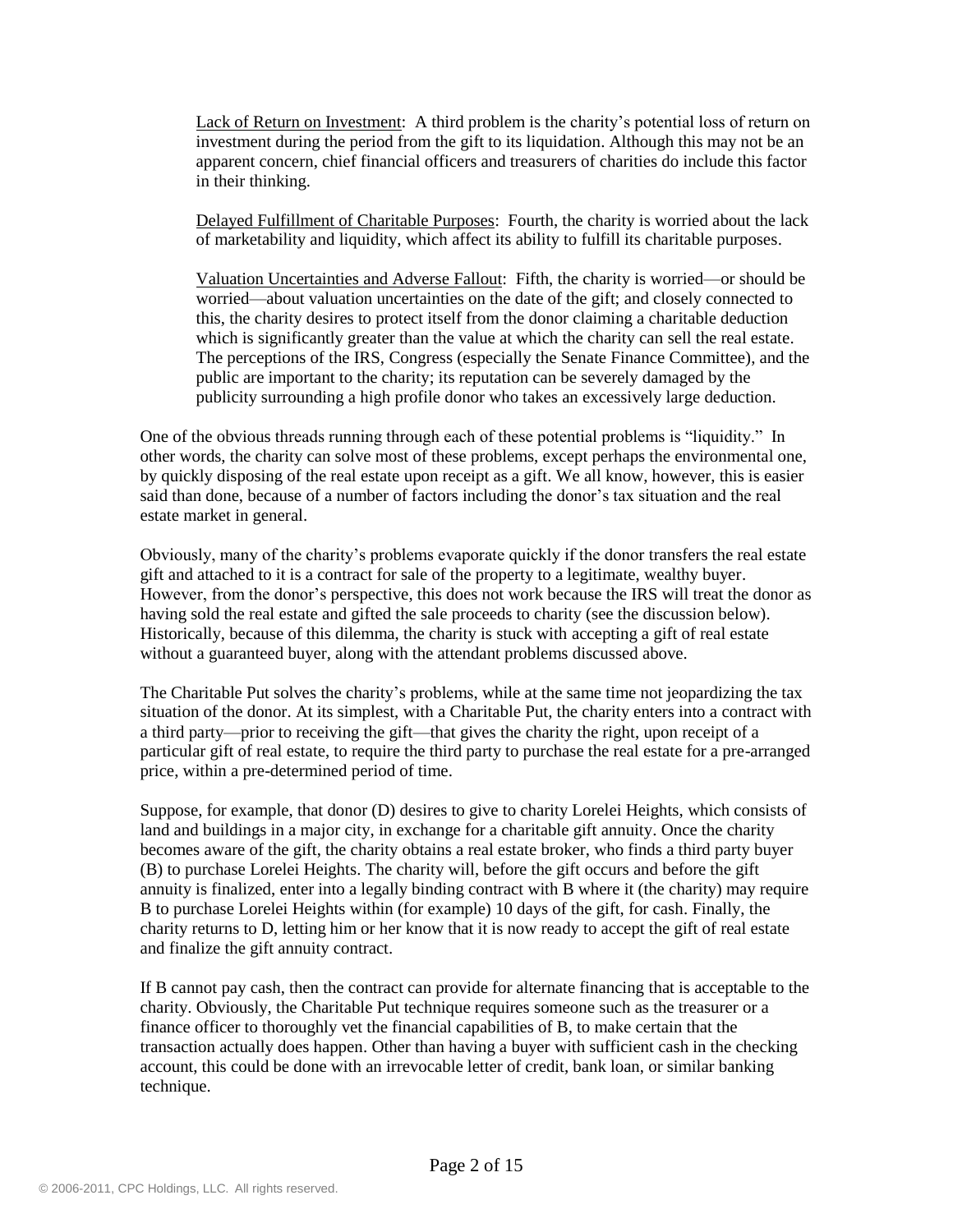The idea of the Charitable Put is appealing from the charity's standpoint:

- There is certainty as to sales price and timing of the sale.
- The environmental risks are reduced, as well as other liabilities, if the period the charity holds the real estate is very brief.
- The carrying costs are minimal and definable (read into this, you have a happy finance office).
- There is no lack of return on investment.
- There is no delay in fulfilling the charitable purpose.
- Valuation uncertainties are eliminated, as well as any adverse publicity risk.

## **Legal Analysis – From the Donor' Perspective**

Obviously, the Charitable Put works for the charity, but does it work from the donor"s perspective? Remember, the donor needs to be assured he will not be taxed on the inherent appreciation in the real estate gift. Although the following discussion is highly technical, it is essential a planned or major gifts officer understands the tax and legal issues, and is able to communicate them to the donor"s tax counsel in a fashion that the donor and his or her advisers are confident the gift can take place as desired and intended.

In general, under the anticipatory assignment of income doctrine, a taxpayer who earns or otherwise creates a right to receive income will be taxed on any gain realized from it, if the taxpayer has the right to receive the income or if, based on the realities and substance of the events, the receipt of the income is practically certain to occur (whether the right basically has become a fixed right), even if the taxpayer transfers the right before receiving the income.<sup>1</sup> In contrast, the mere anticipation or expectation of the receipt of income is insufficient to conclude that a fixed right to income exists. 2

In Revenue Ruling 78-197, the Service announced that it will treat the proceeds of a redemption of stock as income to the donor *only if the donee is legally bound or can be compelled by the corporation to surrender the shares for redemption*. <sup>3</sup> The Tax Court has characterized the "legally bound" standard in Revenue Ruling 78-197 as a "bright line" test for determining if a contribution of stock to a charity followed by a redemption of that stock from the charity should be respected in form, or recharacterized as a redemption of the stock from the donor followed by a contribution of the proceeds by the donor to the charity. 4

In the *Palmer* case<sup>5</sup>, a shareholder, in control of a corporation, gifted stock of that corporation to a charitable foundation also controlled by the donor. Subsequent to the gift, and as part of the same plan, the shareholder caused the corporation to redeem the gifted stock from the donee foundation the next day. The Tax Court respected the form of the transaction and did not recharacterize the transaction as a redemption of the stock by the donor shareholder followed by a gift of the redemption proceeds to the charitable foundation, because it found that a gift of stock had, in fact, been made to the foundation and the foundation was not legally obligated to redeem the stock at the time it received title to the shares. In reaching its decision the court noted: "there were two paths which the [donor] could have taken—he could have had the stock redeemed and then made a contribution of the [proceeds], or he could have contributed the stock and let the donee arrange for the redemption. The tax consequences to the donor turn on which path he chooses, and so long as there is substance to what he does, there is no requirement that he choose the more expensive way."<sup>6</sup>

In *Blake v*. *Commissioner*<sup>7</sup>, the court held that an expectation and advance understanding between a donor and a charity that appreciated stock contributed by the donor would be sold by the charity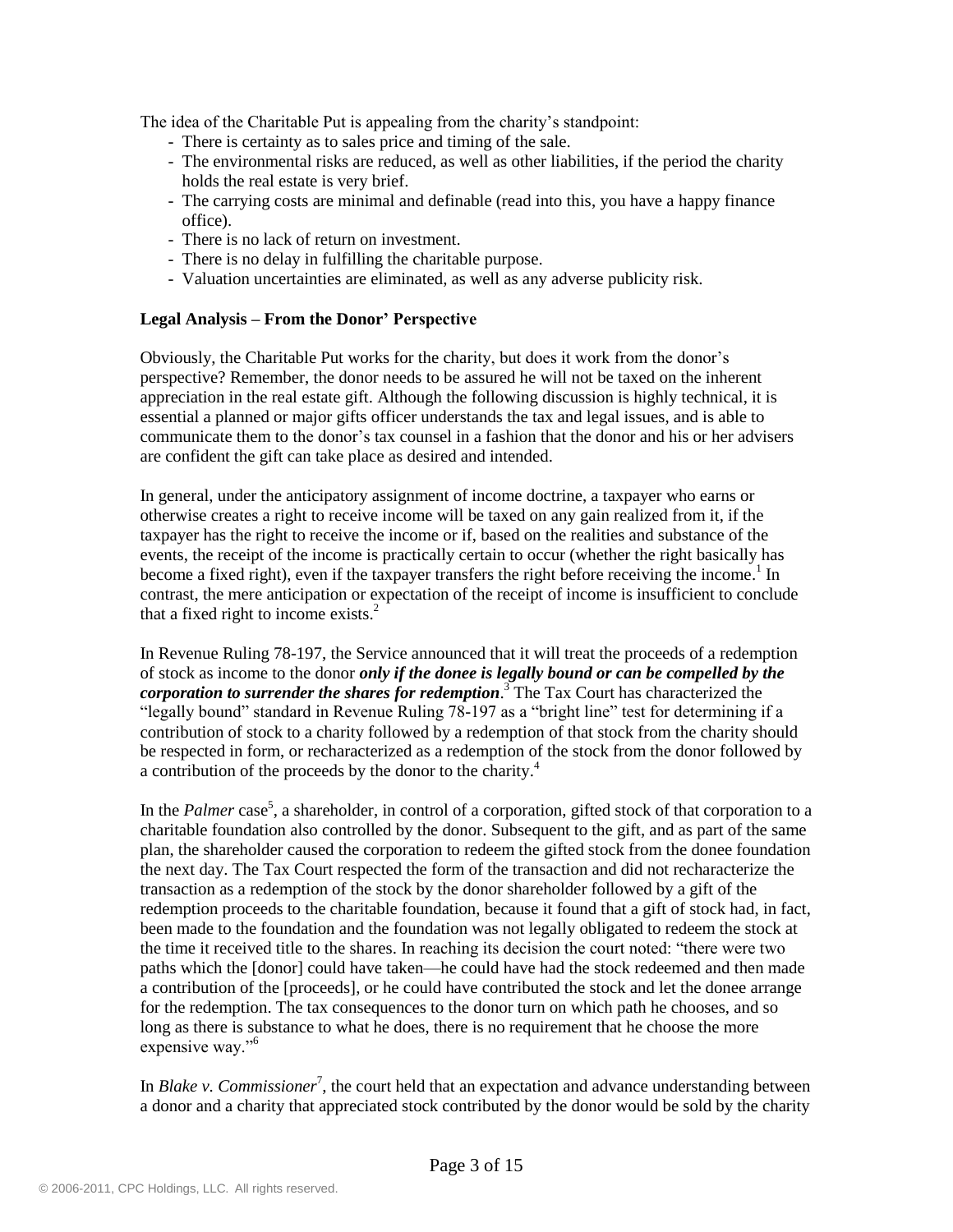and the proceeds used to purchase the shareholder"s yacht was enough, under the step transaction doctrine, to re-structure the transaction. The Tax Court treated the shareholder as selling the stock realizing gain, and then transferring the sale proceeds to the charity. Further, the Tax Court found that the donee was legally bound to purchase the yacht under a theory of promissory estoppel. Consequently, the taxpayer was taxed on the gain from the charity"s sale of stock, and his charitable deduction was allowed only for the value of yacht. On appeal, the appellate court stated:

"…whether or not the "understanding" the Tax Court found here was legally enforceable under state law, we hold that where there is an understanding that a contribution of appreciated property will be utilized by the donee charity for the purpose of purchasing an asset of the contributor, the transaction will be viewed as a matter of tax law as a contribution of the asset -- at whatever its then value is -- with the charity acting as a conduit of the proceeds from the sale of stock. This makes the taxpayer/putative donor taxable on the gain of the stock … Where there is, as here, an expectation on the part of the donor that is reasonable, with an advance understanding that the donee charity will purchase the asset with the proceeds of the donated stock, the transaction will be looked at as a unitary one."<sup>8</sup>

Despite the apparent inconsistencies between *Palmer*, Revenue Ruling 78-197, and *Blake*, there are logical interpretations of these and other relevant cases and rulings. *Blake* dealt solely with a situation in which there was a gift of an appreciated asset to charity, *so that the charity in turn could purchase an asset from the donor*. In effect, there was a *quid pro quo* required by the donor, in order for the donor to make such a substantial gift. The donor admitted this in court. In fact, viewed in its entirety, *Blake* involved a taxpayer who received a charitable deduction of \$700,000 for a boat that was really worth \$200,000, as evidenced by the sales price months later. If a situation does not involve a *quid pro quo*, or if it does not involve a scheme to obtain an inflated tax deduction, the legal test in *Palmer* and Revenue Ruling 78-197 applies, namely that there must be a legal obligation on the part of the donees if the donor is to be subject to tax on the resulting gain. This departure from the legal standard of *Palmer* and Revenue Ruling 78-197 to the one espoused in *Blake* is justified only where a *quid pro quo* exists; this conclusion is supported by the Second Circuit"s later decision in *Greene v. United States*, discussed next.

In *Greene v. United States*<sup>9</sup>, the taxpayer contributed futures contracts<sup>10</sup> to a Section 501(c)(3) private operating foundation which he founded in the early 1970s. In 1974, the taxpayer obtained a private letter ruling from the Service indicating that he would be entitled to an income tax charitable deduction in an amount equal to the FMV of the contracts on the date of gift, and that there would be no gain recognized to him when the charity subsequently sold the futures contracts. In 1981, IRC §1256 was amended to provide that 60 percent of the gain on futures contracts would be long-term capital gain, and the balance would be treated as short-term capital gain regardless of the holding period.

In 1982, Greene donated the 60 percent long-term capital gain portion to the charity, taking a full deduction. According to the court, the fact that the donor could reasonably anticipate at the time of the contribution that the donee would immediately sell the donated property does not necessarily convert the donation into an anticipatory assignment of income. On the other hand, where there is merely anticipation or expectation, rather than a certainty, of income, there is no assignment of income. On appeal, the court stated that the assignment of income doctrine applies to cases where the donor retains sufficient power and control over the donated property or the receipt of income so as to make it reasonable to treat the donor as the recipient of income.<sup>11</sup> However, the court went on to affirm summary judgment for the donor taxpayers. The court held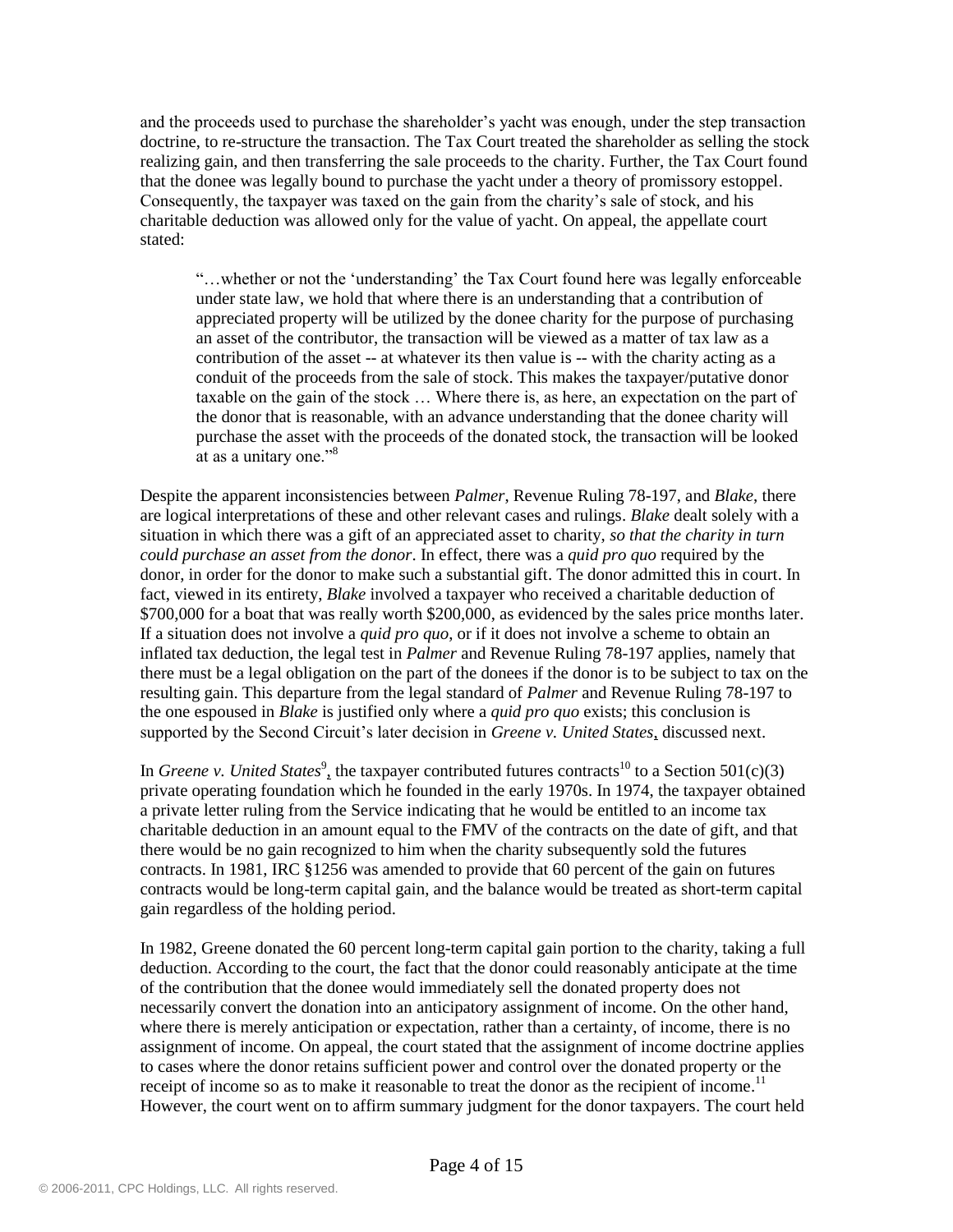that the donors could not be deemed to have realized income on the contracts under the anticipatory assignment of income doctrine after they were sold by the charity because the donors had no control over the sale. Distinguishing the case from Blake, the Second Circuit also ruled that the interdependence test was not met, and the step transaction doctrine was inapplicable.

In *Ferguson v. Commissioner*<sup>12</sup>, three individuals donated appreciated stock to charitable organizations immediately before their corporation was sold to another in a tender offer. The Tax Court held that the taxpayers were taxable on the gain in the stock transferred under the anticipatory assignment of income doctrine. The taxpayers and their children owned 18.8 percent of the stock of American Health Companies Inc. (AHC). In July of 1988, AHC entered into a merger agreement with two acquiring corporations  $(X)$ . Under the agreement, X was to purchase AHC"s stock in a tender offer and then merge into AHC. On August 3rd, AHC's board voted on a tender offer made by X. The taxpayers abstained from voting, as board members, on the tender offer. Nonetheless, the offer was approved. Between August 15th and 21st, the taxpayers executed "donation-in-kind" records stating their collective intention to donate 61,111 shares of AHC stock to the charities. The taxpayers" stockbroker (Broker) helped the taxpayers create separate accounts for all of their respective stockholdings. On August 26, the charities were formed. As of August 30th, more than 50 percent of AHC"s outstanding shares had been tendered or guaranteed. On September 8th, the Broker transferred the shares to the newly formed charities, at which time more than 95 percent of the outstanding shares of AHC stock had been tendered or guaranteed.

On September 9, the merger took place, with AHC stock being traded for X stock. The Service determined that the taxpayers were taxable on the gain attributable to the AHC shares that were donated to the charities. The court held that Broker was not an agent of the charities, but instead an agent of the taxpayers, and stated the taxpayers "have failed to explain how the gifts to the charitable foundations occurred on August 15, 1988, and August 21, 1988, respectively, when the [charitable] foundations were formed on or about August 26, 1988." The Court held that there was no unconditional delivery of stock to charities or to their agents as required under Section 1.170A-1(b) of the Income Tax Regulations, until September 9, 1988, when the taxpayers relinquished control. When the taxpayers relinquished control on September 9th, more than 95 percent of the outstanding shares of AHC stock had been tendered or guaranteed, meaning that the taxpayers and the charity had no ability to prevent X from completing the transaction. The court said:

"We do not believe that application of the anticipatory assignment of income doctrine is conditioned on the occurrence of a formal shareholder vote. We believe, instead, that when more than 50 percent of the outstanding shares of AHC stock had been tendered or guaranteed, which in effect was an approval of the merger agreement, and the Charities could not vitiate the intention of the shareholders, who had tendered or guaranteed a majority of AHC stock, of the [taxpayers], and of [X], the right to merger proceeds matured. When the Charities received AHC stock on September 9, 1988, payment in exchange for those shares pursuant to the tender offer was imminent (i.e., four days from the date of the gifts). Moreover, the Charities did not even need to tender their shares, but would have received \$22.50 a share in cash because the merger agreement provided that shares outstanding after the tender offer would be converted into the right to receive \$22.50 in cash. The fact that AHC shareholders may not have had a legal right to the merger proceeds prior to acceptance of the tendered or guaranteed shares by [X] does not change our conclusion. **The Court of Appeals for the Eighth Circuit in Hudspeth v. United States...rejected the taxpayer's contention that the gifts preceded the time when an enforceable right to the liquidation proceeds accrued and focused, instead,**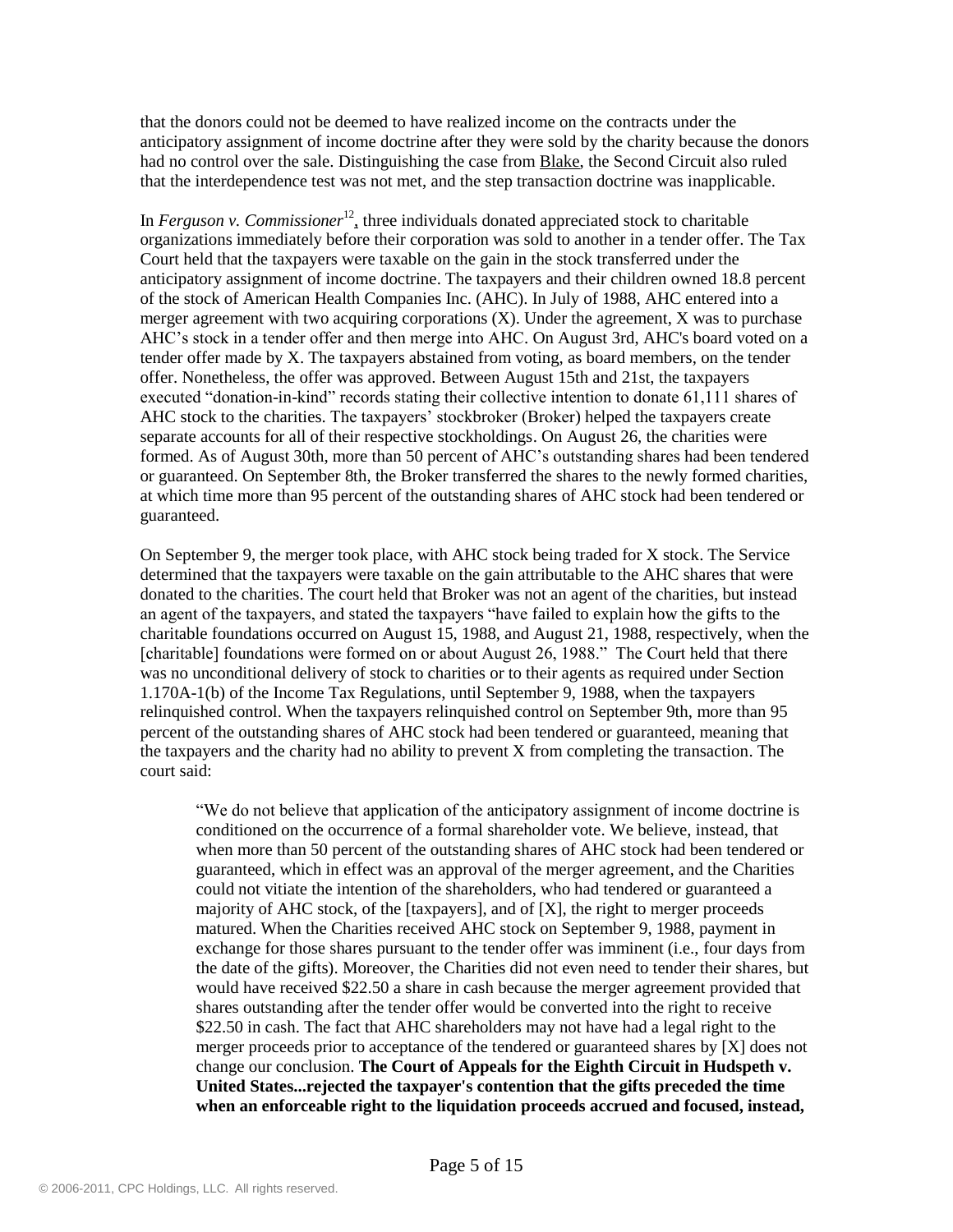#### **on the fact that the donees could not change the future course of events; i.e., the liquidation of the corporation**."<sup>13</sup>

In effect, the court held that the strong likelihood of something happening was the legal equivalent of the event actually taking place. Thus, the *Ferguson* decision clouded the bright lines of *Palmer* and Revenue Ruling 78-197 regarding the donee"s legal obligation to proceed with the transaction. On appeal, the appellate court noted that "once a right to receive income has "ripened" for tax purposes, the taxpayer who earned or otherwise created that right, will be taxed on any gain realized from it, notwithstanding the fact that the taxpayer has transferred the right before actually receiving the income."<sup>14</sup>

That court also stated that "to determine whether a right has "ripened" for tax purposes, a court must consider the realities and substance of events to determine whether the receipt of income was practically certain to occur." In fact, "…the Tax Court could have relied on the way things were going, not merely how things were."<sup>15</sup> The holding of the 9th Circuit affirmed the Tax Court in its choice of August 30th, days before the tender offer actually became final, and not September 9th, the day the tender offer actually became final (when 85 percent of the outstanding AHC shares had been tendered or guaranteed as required by the tender offer and merger agreement), from a factual and legal standpoint.

Private Letter rulings in 2001 and 2002<sup>16</sup> gave practitioners hope that the *Ferguson* cases were just an aberration in thinking, and that the Service would not continue to litigate this point. This idea was shattered by *Rauenhorst v. Commissioner*, where the Service argued that a gift of warrants to four charities was an anticipatory assignment of income.<sup>17</sup> The Tax Court, in this case, however, took a totally different view than it did in *Ferguson* and publicly reprimanded the Service for ignoring Revenue Ruling 78-197 and the *Palmer* case, demanding that the Service live within the constraints of its own published rulings. The impact of Judge Ruwe"s decision was felt so widely within the Service that IRS chief (legal) counsel felt obligated to publicly announce the Service "would never again argue that the IRS is not bound by its own revenue rulings."<sup>18</sup>

*Rauenhorst* was followed by PLR 200321010, regarding a gift of stock to a charitable remainder trust, where the stock was subject to a restriction on transfer. Here, the Service reasoned that the CRT was not legally bound under Revenue Ruling 78-197 and *Palmer* to sell the stock, and thus the stock restriction, which was tantamount to a first right of refusal, would not cause the donors to be taxable when the CRT sold the gifted stock.

Very little activity has occurred at the IRS level regarding pre-arranged sales and assignment of income since Rauenhorst, despite the fact these legal concepts are omnipresent in most transactions. That being said, in late May of 2008, the Service issued PLR 200821024, dealing with a pre-arranged sale and repurchase from a donor advised fund ("DAF"). In that ruling, the Service declared that the possible purchase by a donor (via a trust of which he is the trustee) of stock contributed by him to a DAF would not constitute an anticipatory assignment of income.

The investment policies of the community foundation that maintained the DAF require that the foundation's investments be diversified. Under the facts as represented, the foundation has indicated an intention to sell and will seek to find prospective buyers. The donor through a related entity may purchase a portion of the gifted shares, if the foundation offers the shares for sale. The remaining shares owned by the foundation may be purchased by others, who are unrelated to the donor.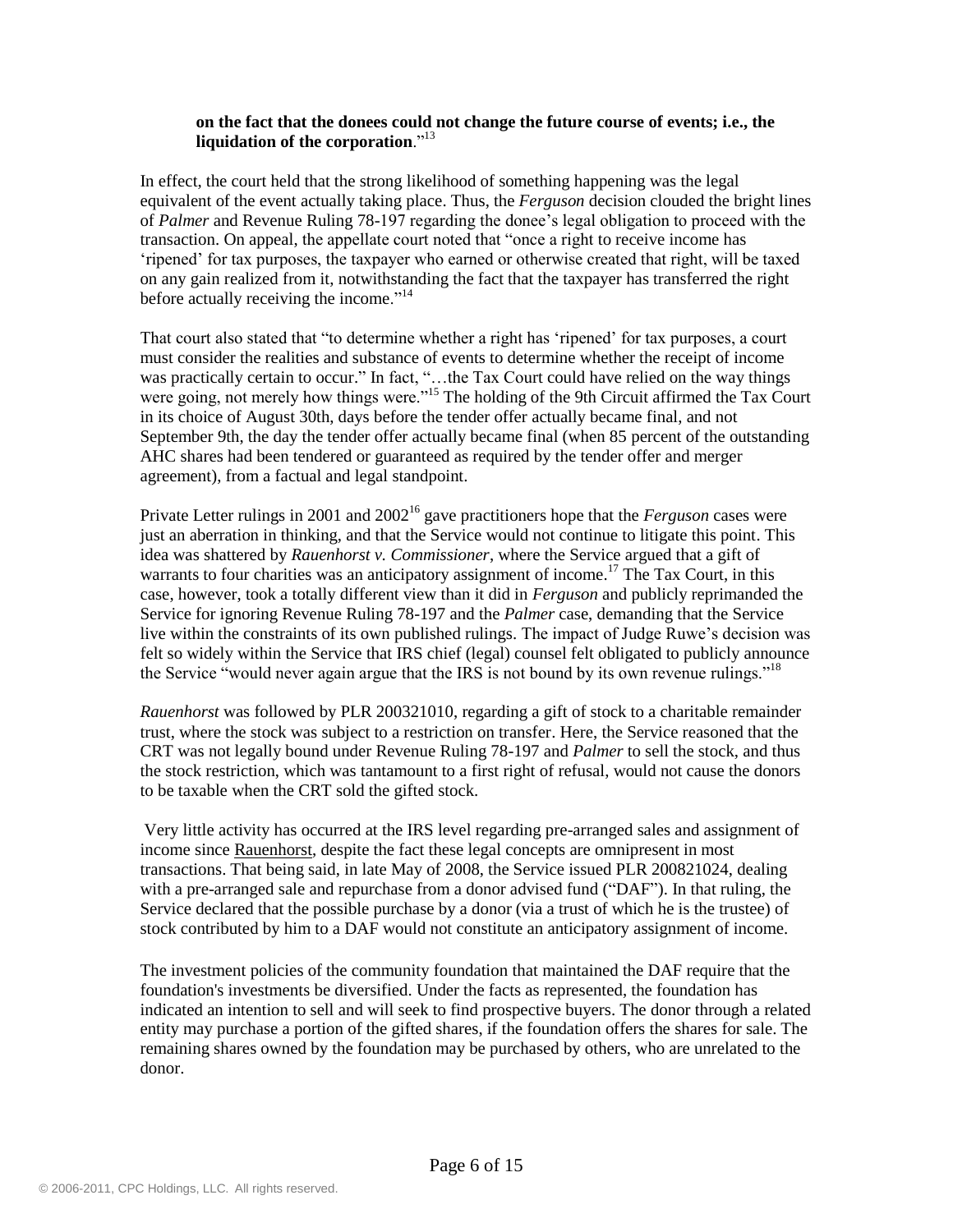The donor represented that none of the shares are "subject to any condition or legally binding obligation requiring Y [the foundation] to sell the shares, or offer them for sale. The contributed shares will not be subject to any option or right by any person to acquire them from Y. Y has the sole discretion regarding whether or when to sell the contributed shares and to whom those shares may be sold. Further, [the donor] will not retain any rights or interest in the contributed shares."

The Service determined that under *Palmer v. Commissioner<sup>19</sup>*and Rev. Rul. 78-197, the proposed transaction would not be treated as a direct purchase of the stock by the trust. This ruling shows a maturation in the willingness of the IRS to consent to a pre-arranged sale, where there is no legally binding obligation to sell on the part of the charity. This type of ruling has been requested from the Service on a number of occasions, but to-date the Service has refused to consider a gift/repurchase arrangement. As long as there is no excess benefit to the donor, and everything is transparent, the IRS should not have a problem with this type of transaction.

Being able to have an outlet for re-selling the stock is in the best interests of the charity, the donor, and the government. It would be helpful if the Service would turn this PLR into a Revenue Ruling, since we cannot rely upon the former, but can do so with the latter.

In summary, other than *Ferguson*, unless there is a *quid pro quo* arrangement (as in *Blake*), the Service and the courts apply the rule "legally bound" standard of *Palmer* and Revenue Ruling 78- 197. The Service"s latest pronouncement in this area, although it cannot be relied upon by other taxpayers, certainly indicates a favorable attitude towards an arrangement that does not have a Charitable Put, but does have a re-sale to the very donor who gifted the asset.

Applying the law of assignment of income and the pre-arranged sale to our Charitable Put technique, it is clear the charity is under no legal obligation to sell the real estate to the third party buyer. The charity has an option (a "put") it can exercise within its discretion, not an obligation. In conclusion, because there is no *quid pro quo* and the charity will not be legally bound to sell the real estate, gain on the sale to the third party cannot be attributed to the donor.

# **"Excess Benefit," "Private Benefit" and Policy Concerns**

As is always the case with an innovative strategy involving charity and private individuals, one must ask if there is an "excess benefit" or "private benefit" being enjoyed by the donor or the third party. In our hypothetical, the Charitable Put primarily benefits the charity, not the donor, and the third party is really irrelevant to the analysis. The technique allows the charity to force a third party to buy the real estate at fair market value ("FMV"), within a time-frame acceptable to the charity. The Charitable Put could be beneficial to the donor, from one perspective, because it might reduce the cost of an appraisal, since the appraiser merely needs to document FMV , rather than spending a great deal of time investigating land records. I have yet, however, to encounter an appraiser who would reduce fees because of this set of facts.

It is unlikely that even the IRS would categorize this indirect and speculative benefit to the donor as something worth the effort to quantify. This is particularly true since the technique prevents the donor from "gaming" the system by claiming a much higher value than the market supports in reality. Given the current IRS concern with valuation issues, and the amount of time it wastes on such matters, and given Congress" push to eliminate valuation issues, the Charitable Put should be viewed as a very favorable technique by those in authority.

### **The DAF Automatic Excess Benefit Rule**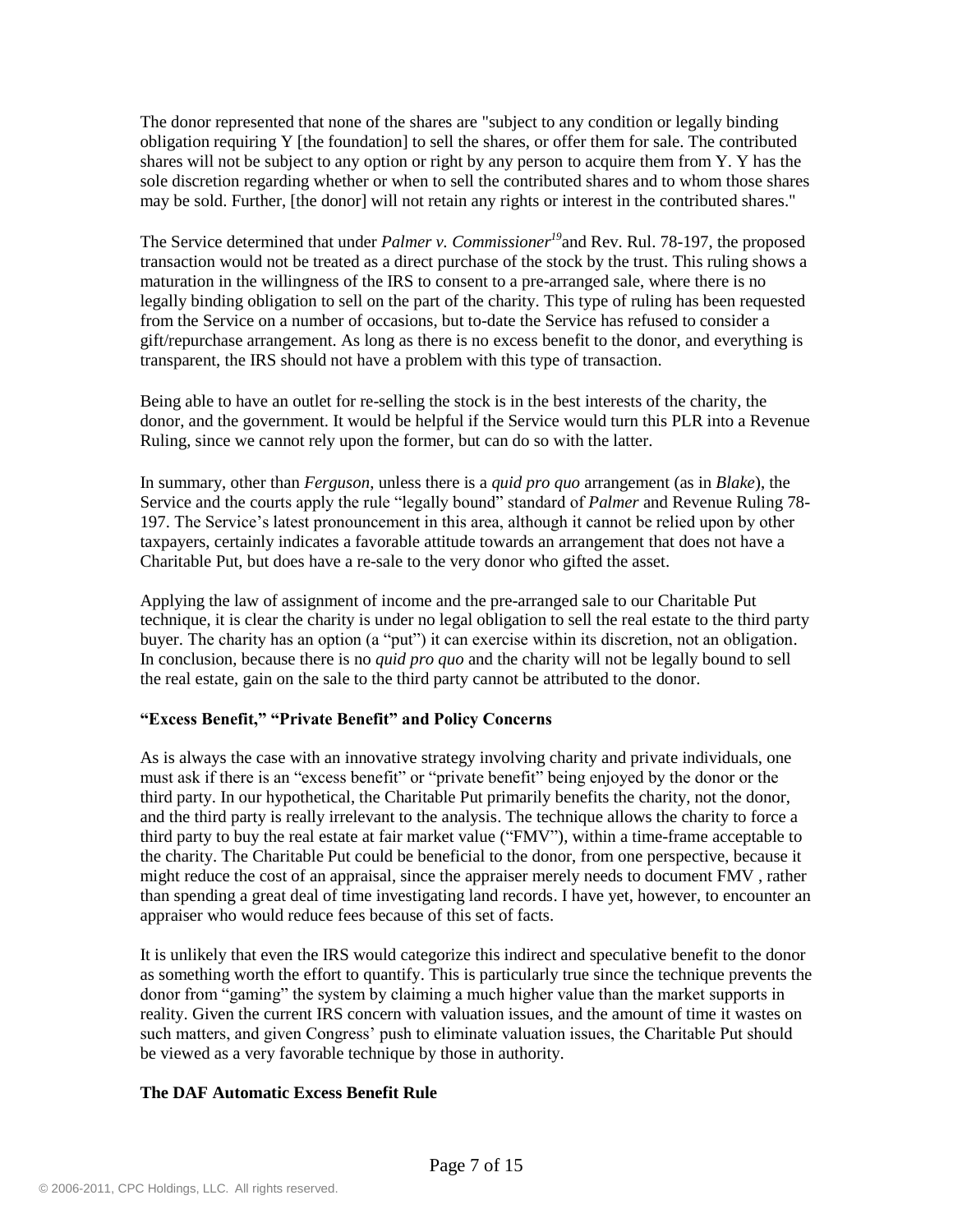On a more technical front, a number of charities either have a DAF or use a supporting organization ("SO") to receive gifts of real estate. Further, some of these charities may consider selling the asset back to the donor, as in PLR 200821024. Assuming this to be the case, one must ask if the "automatic benefit rules" of the Pension Protect Act of 2006, passed August 17, 2007 (Act) will impact such a resale.

The Act defines a DAF as: (1) a fund or account which is separately identified by reference to contributions of a donor; and (2) which is owned or controlled by a sponsoring organization; and (3) which a donor has or reasonably expects to have certain advisory rights or privileges with respect to the distribution or investment of the assets. $^{20}$ 

The Act defines a sponsoring organization as a Section 170(c) charity (e.g., religious, charitable, scientific, literary, educational, etc.) which is not a governmental entity or a private foundation and which maintains one or more DAFs.<sup>21</sup>

The Act also explains that for any transaction involving a DAF, the definition of a disqualified person includes:

- (1) the donor (or the donor"s designated person) who has, or reasonably expects to have, advisory privileges with respect to the distribution or investment of amounts in the donor advised fund because of the donor's status as a donor;
- (2) such a donor"s family member; or
- (3) an entity of which such a donor, or his/her family member, owns more than 35 percent of the total combined voting power. $^{22}$

The Act states that an excess benefit transaction will automatically include any grant, loan, compensation, or "other similar payment" from such fund to a person described in Act Section  $1232(a)(2)$  with respect to such fund. "Other similar payment" is not clarified further in the Act itself. 23

According to the staff of the Joint Committee on Taxation (JCT), "other similar payments" include payments in the nature of a grant, loan, or payment of compensation, such as expense reimbursement.<sup>24</sup> JCT further explains that "other similar payments" do not include, for example, a payment pursuant to a bona fide sale or lease of property, which would instead be subject to general excess benefit rules of Section 4958 of the Code. Further, JCT provides an example:

". . . if a donor to a donor advised fund purchased securities from the fund, the purchase is subject to the rules of section 4958 because, under the provision, the donor is a disqualified person with respect to the fund."

If the charity exercises a "put" back to the donor, then the donor must purchase the real estate from the charity at FMV through a bona fide sale. Since a payment pursuant to a bona fide sale will not be an "other similar payment" subject to Act Section 1232(b), the charity's "put" should not be a violation of the DAF Automatic Excess Benefit Rule.

### **The SO Automatic Excess Benefit Rule**

The same rationale applies to an SO as follows. An SO is a public charity under Section  $509(a)(3)$ provided that: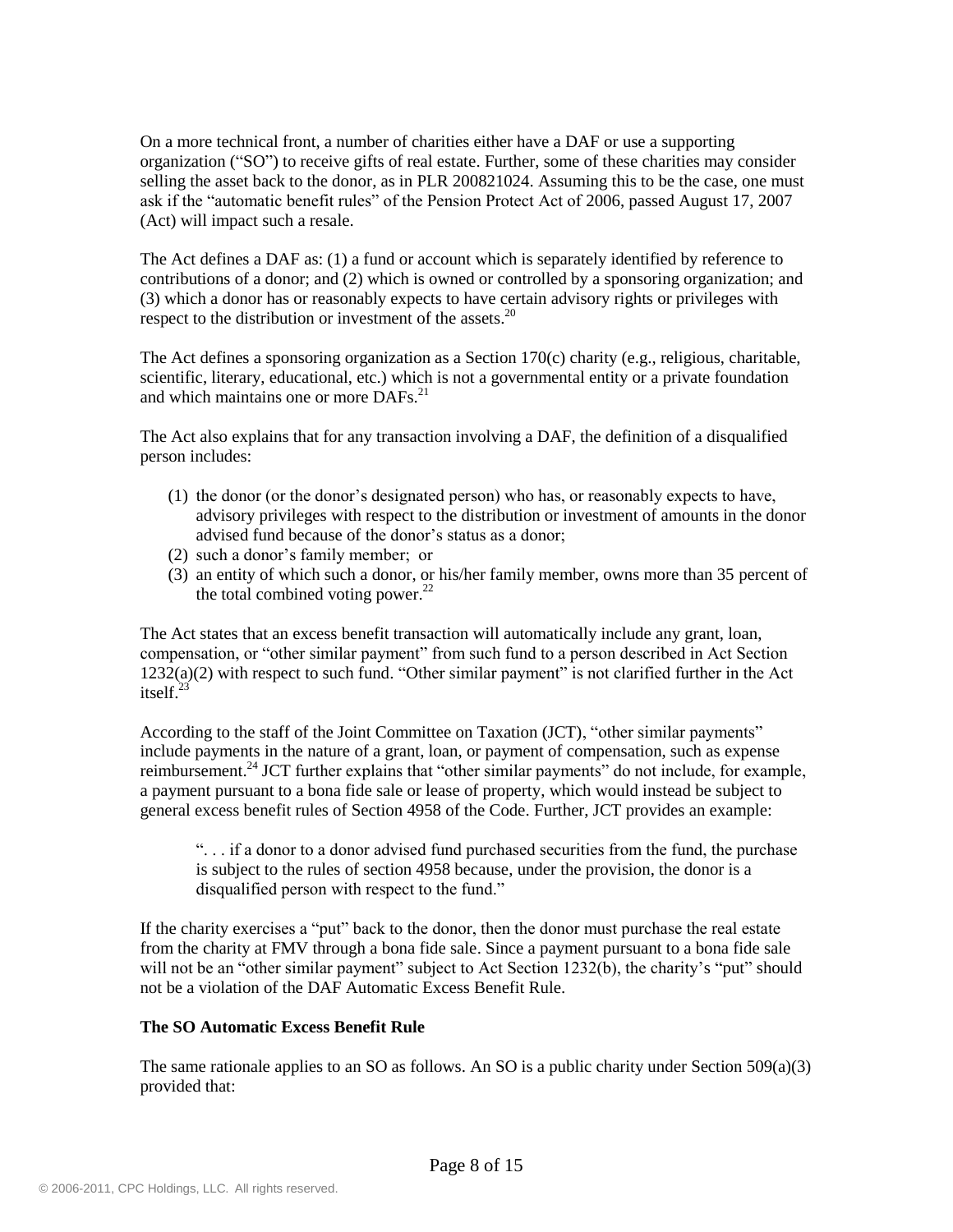(1) it is organized, and at all times thereafter operated, exclusively for the benefit of, to perform the functions of, or to carry out the purposes of one or more specified organizations described in Section 509(a)(1) or Section 509(a)(2);

(2) per Act Section  $1241(a)$ 's amendment to Section  $509(a)(3)(B)$ , it is:

- a. operated, supervised, or controlled by one or more organizations described in Section 509(a)(1) or Section 509(a)(2); or
- b. supervised or controlled in connection with one or more such organizations; or
- c. operated in connection with one or more such organizations; and

(3) it is not controlled directly or indirectly by one or more disqualified persons (as defined in Section 4946) other than foundation managers and other than one or more organizations described in Section 509(a)(1) or Section 509(a)(2).

The Act defines "substantial contributor" as any person who contributed or bequeathed an aggregate amount of more than \$5,000 to the organization, if such amount is more than 2 percent of the total contributions and bequests received by the organization before the close of the taxable year of the organization in which the contribution or bequest is received by the organization from such person. $^{25}$ 

Section 4958(f) of the Code explains that the term "disqualified person" means, with respect to any transaction, any person who was, at any time during the 5-year period ending on the date of such transaction, in a position to exercise substantial influence over the affairs of the organization.

The Act states that any grant, loan, compensation, or "other similar payment" is prohibited from a Section 509(a)(3) SO to a substantial contributor. "Other similar payment" is not clarified further in the Act itself.<sup>26</sup>

According to the JCT, "other similar payments" include payments in the nature of a grant, loan, or payment of compensation, such as expense reimbursement.<sup>27</sup> As with the DAF Automatic Excess Benefit Rule, the JCT further explains that "other similar payments" for purposes of the SO Automatic Excess Benefit Rule do not include, for example, a payment pursuant to a bona fide sale or lease of property, which would instead be subject to Section  $4958(c)(1)(A)$  of the Code.

Assuming the donor is a "substantial contributor" to the SO, and assuming further the charity sells the real estate back to the donor, then the donor must repurchase the real estate from the charity at fair market value through a bona fide sale. Since a payment received in a bona fide sale will not be an "other similar payment" subject to Act Section 1242(b), the charity's "put" will not result in a violation of the SO Automatic Excess Benefit Rule. The JCT"s discussion of the SO Automatic Excess Benefit Rule does not offer an example, as with their discussion concerning the DAF Automatic Excess Benefit Rule. However, it is inescapable that the example applies equally to the SO Automatic Excess Benefit Rule, and that the exercise of the "put" should not be an "other similar payment."

# **The Excess Benefit Rule**

Section  $4958(c)(1)(A)$  of the Code provides, in part that the term "excess benefit transaction" means any transaction in which an economic benefit is provided by a tax-exempt organization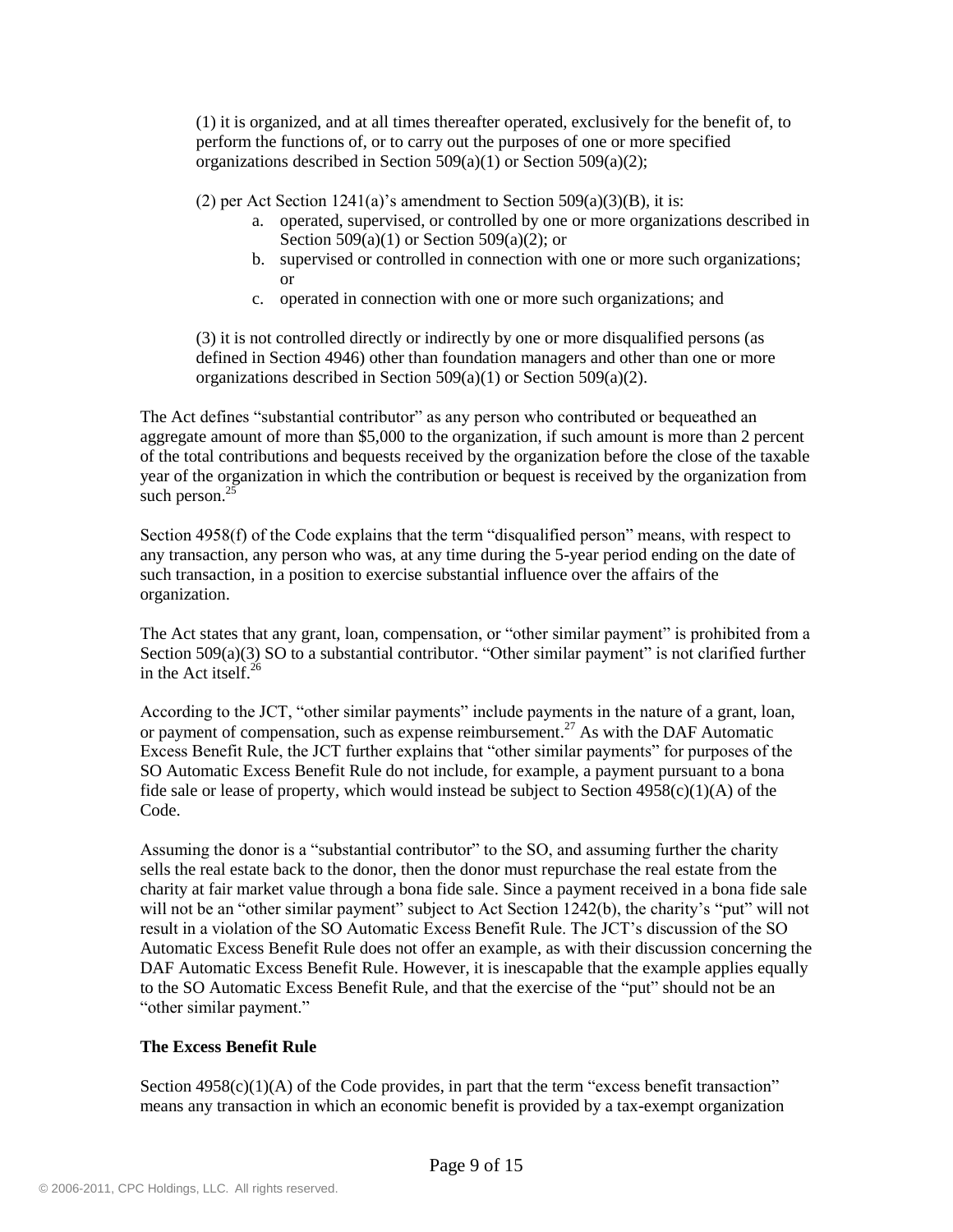under Section  $501(c)(3)$  of the Code that is not a private foundation, directly or indirectly, to or for the use of, any disqualified person, if the value of the economic benefit provided exceeds the value of the consideration (including performance of services) received for providing such benefit.

According to the JCT, "other similar payments" include payments in the nature of a grant, loan, or payment of compensation, such as expense reimbursement.<sup>28</sup> The JCT further explains that "other similar payments" do not include, for example, a payment pursuant to a bona fide sale or lease of property which would instead be subject to general Section  $4958(c)(1)(A)$ . This example is provided:

". . . if a donor to a donor advised fund purchased securities from the fund, the purchase is subject to the rules of section 4958 because, under the provision, the donor is a disqualified person with respect to the fund. Thus, if as a result of the purchase, the donor receives an excess benefit as defined under generally applicable section 4958 rules, then the donor is subject to tax under such rules. If as generally would be the case, the purchase was of securities that were contributed by the donor, a factor that may indicate the presence of an excess benefit is if the amount paid by the donor to acquire the securities is less than the amount the donor claimed the securities were worth for purposes of any charitable contribution deduction of the donor."

Again, in light of the above discussion of DAF and SO automatic benefit rules, and assuming that the JCT"s example for DAFs is applicable to SOs, then exercise of the put by the charity will not cause the donor to engage in an automatic excess benefit under either Act Section 1232 or Act Section 1242. However, the general excess benefit rules of Section 4958 will apply, especially (according to the above quoted language discussing the example) if the purchase price of the real estate is less than the charitable contribution taken by the donor.

In our case, the donor will pay FMV for the real estate. In other words, assuming a repurchase of the real estate for FMV (which should not be less than the Form 8283 amount reported by the donor), the donor will not receive an excess benefit under Section 4958.

### **Managing Donor Expectations**

Needless to say, the charity needs to manage donor expectations as it implements the Charitable Put. For example, the charity needs to make sure the donor understands the concept, her tax advisers are comfortable with the technique, and she is aware of the identity of the potential third party buyer and the price at which the real estate is to be sold. Obviously, it is imperative the charity work with its donor on the sales price, since the donor already has her own perception of value and how much of an income tax deduction is available.

# **Private Letter Ruling Request?**

This concept has been informally presented to the IRS, and discussed in some depth with various high-level IRS agents, all of whom are staff and not the decision makers. These individuals were skeptical at first, but as the discussions proceeded, they seemed less and less concerned. They were careful to say they could not approve the technique without significant in-house study and analysis, but were quite surprised to learn that the technique was being widely used by sophisticated tax practitioners in the field.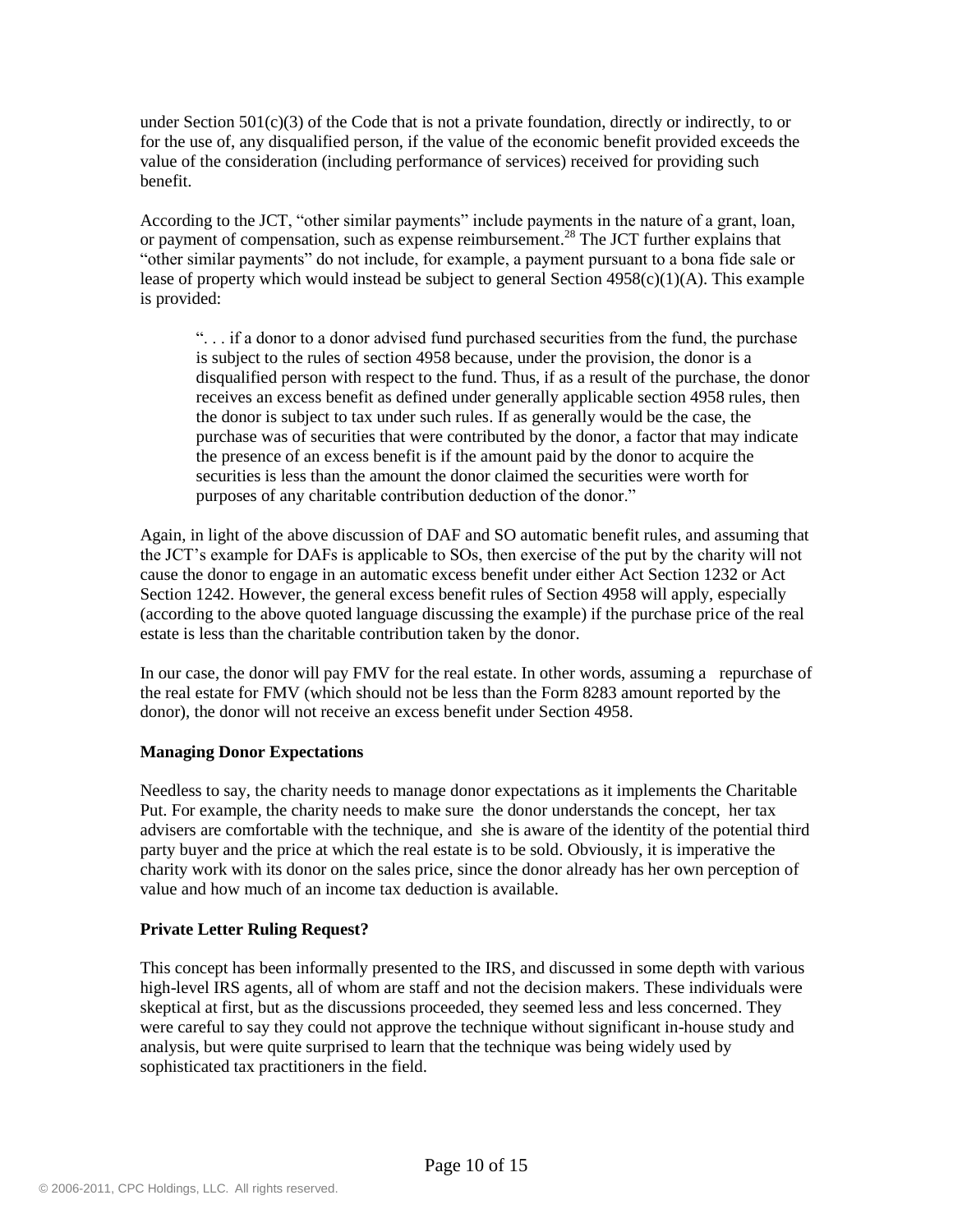Even though this technique has been used frequently and is becoming more prevalent, without a definitive Revenue Ruling, legal counsel for donors may find it advisable to seek a Private Letter Ruling when using the Charitable Put technique. When the Charitable Put was presented to the Service two years ago, they discouraged a formal PLR request. In late May of this year, however, the IRS published PLR 200821024, which is closely aligned in spirit with the Charitable Put. Perhaps the time is ripe for another run at the IRS!

#### **Two Alternatives: Nominees, Agents and Trustees**

There are two prime alternatives to consider, in lieu of using the Charitable Put.

In *Guest v. Commissioner*<sup>29</sup>, the taxpayer made a charitable contribution of non-recourse, debtencumbered real estate to his temple. The temple directed Guest to deed the property to third party buyers lined up by the charity, instead of directly to the temple. The opinion of the court quoted a letter from the charity and went on to say:

""We accept this gift, and hope to use it in a manner worthy of the spirit in which it was given." The temple, however, requested petitioner to retain title to the properties as its nominee until it completed negotiations to sell the properties. This arrangement saved significant transfer taxes."

The IRS challenged whether or not a gift had, in fact, been made. The court recited the requirements for having a completed gift as being (1) a competent donor, (2) a donee (charity) capable of accepting the gift, (3) "a clear and unmistakable intention …to absolutely and irrevocably divest himself of title, dominion, and control" of the property, (4) the irrevocable transfer of present legal title to the donee, so that the donor cannot exercise any dominion or control over the property, (5) delivery by the donor to the donee of the gift, and (6) acceptance of the gift by the donee.

The Service claimed that the issuance of the deed to the charity"s designee was not adequate delivery, but the Tax Court disagreed, ruling that once the donor had parted with control by deeding the properties to the third parties, he had fulfilled the requirements of delivery and making a gift. The court specifically noted that there was no transfer of legal title, and so there was and could be no trust arrangement. Nevertheless, the court found that the facts of the case were analogous to cases involving the donor as an agent of or trustee for the donee charity.

It is unclear exactly what the *Guest* court decided in terms of the relationship of the donor and the donee, but it is clear that there was no trust. Logically speaking, this had to be a nominee or agency relationship, but the court refused to use a label to identify the nature of the transaction.

It is interesting to note that the Government never argued the "pre-arranged sale" and never attempted to tax the donor on the inherent gain. Perhaps the Service was still smarting from *Palmer* and its begrudging concession in Revenue Ruling 78-197.

A second alternative to the Charitable Put is an "escrow" arrangement, where the charity works with the donor to acquire a third party buyer and simultaneously closes on two transactions, one being the gift to the charity and the other being the sale to the third party. Consider this alternative within the context of debt-encumbered property, where the charity wants to make certain that the debt is not assumed by the charity. Here, the charity would hold the deed from the donor to the charity in escrow until the buyer is ready to proceed, then the buyer would transfer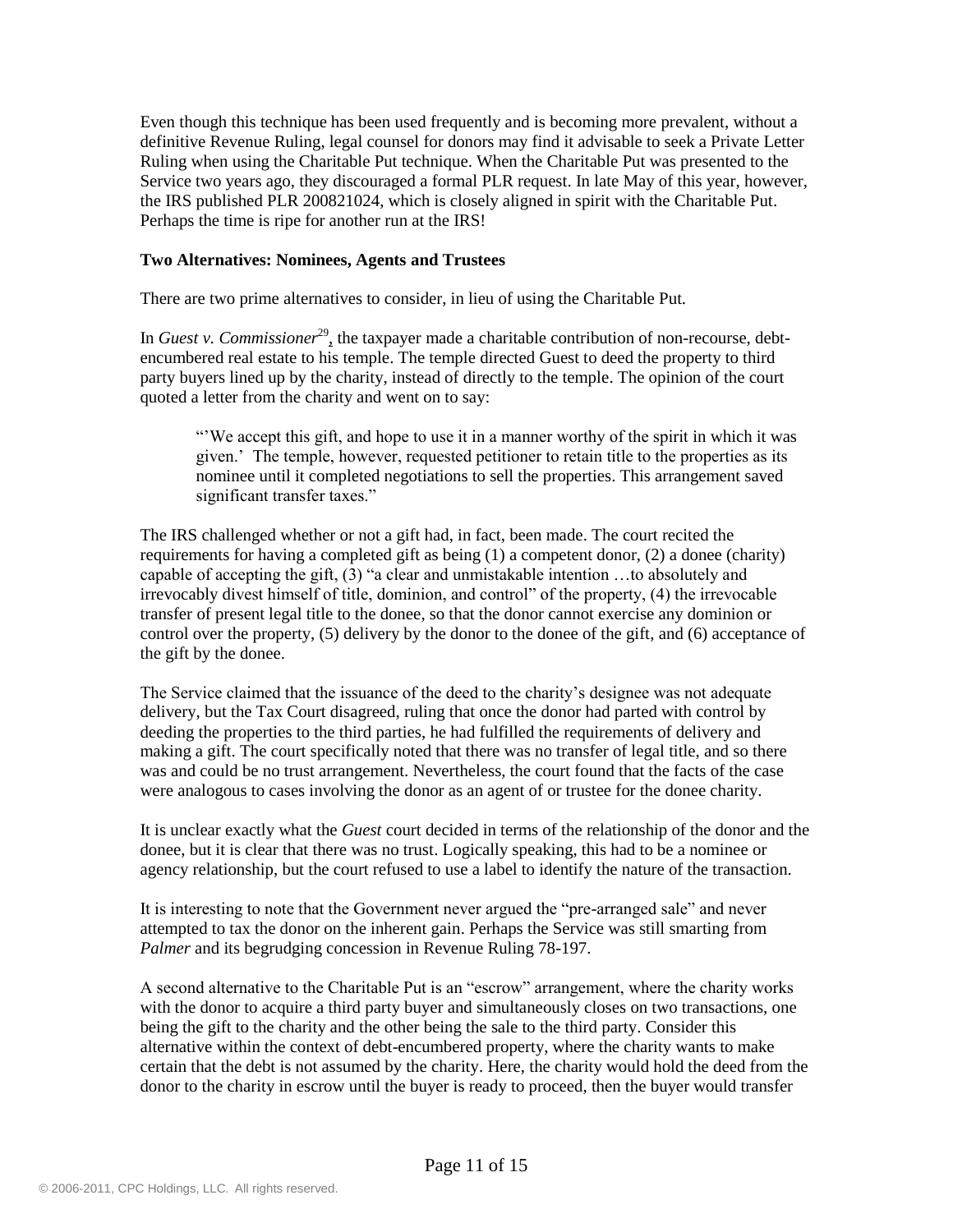the purchase price to the agent, then the mortgage would be paid off and discharged, and finally the net proceeds would be turned over to the charity.

The escrow arrangement, much like the *Guest* case, describes an agency relationship, and for purposes of accuracy and clarity, both should be labeled as such. It is not dissimilar to a scenario where a donor transfers marketable securities to his broker, and the question is whether or not delivery has taken place. In other words, does the broker represent the charity or the donor? If the former, and assuming the donor has no authority to retract his gift, then delivery has occurred and the gift is complete. If the latter, no delivery has taken place, and no gift has occurred until the securities are re-titled in the name of the charity.

## **Using an LLC to Make the Gift of Real Estate**

According to the NCPG Survey, only three percent of respondents reported requiring use of a limited liability company (LLC) (and only one percent of "successful programs"), and only 12 percent had a separate/support organization for receipt of real estate gifts (17 percent for "successful programs).

We suggest that for more complex real estate gift transactions, an LLC is a wonderful vehicle for conveying real estate to charity, because it can significantly limit the charity"s liabilities and costs:

- **Environmental Issues**: An LLC can limit the charity"s exposure to environmental issues, since the LLC is the legal owner, and is a distinct entity from the charity itself. Further, the charity is not directly responsible for ongoing environmental concerns, such as the dumping of hazardous substances (see the comments below).
- **Transfer Taxes and Other Fees**: If the donor makes a gift to an LLC, the charity can avoid a second round of transfer taxes when the real property is sold. This is a significant issue, since transfer taxes and documentary stamps and fees can approach 2.5 percent of the property"s FMV in many counties and states.
- **Liability as Direct Owner**: The charity is insulated from direct liability for carry costs, since the LLC is the legal owner.
- **No Management Responsibility for the Charity**: The charity can request that the donor act as the "managing manager" of the LLC, and thereby avoid ongoing environmental issues and property management issues. Even if the donor's motivation for the gift, in part, is to jettison the management albatross, most donors with strong donative intent will be willing to continue to manage the property until a sale can take place within, e.g., for 30 days.

Whether the donor is making a gift of 100 percent of his interest in real estate, is giving an undivided partial interest, is entering into a bargain sale, or is gifting the property in exchange for a charitable gift annuity, the charity should consider having the donor create an LLC and gift the LLC interest to the charity. Assuming that the LLC is a single-member LLC (SMLLC), and assuming that the donor is the manager of the LLC (technically, under most state statutes the "managing manager"), the charity should be able to mitigate its exposure to environmental concerns. Furthermore, any contracts or agreements affecting the real estate would not be binding on the charity, since it does not own the real estate, but instead the LLC does.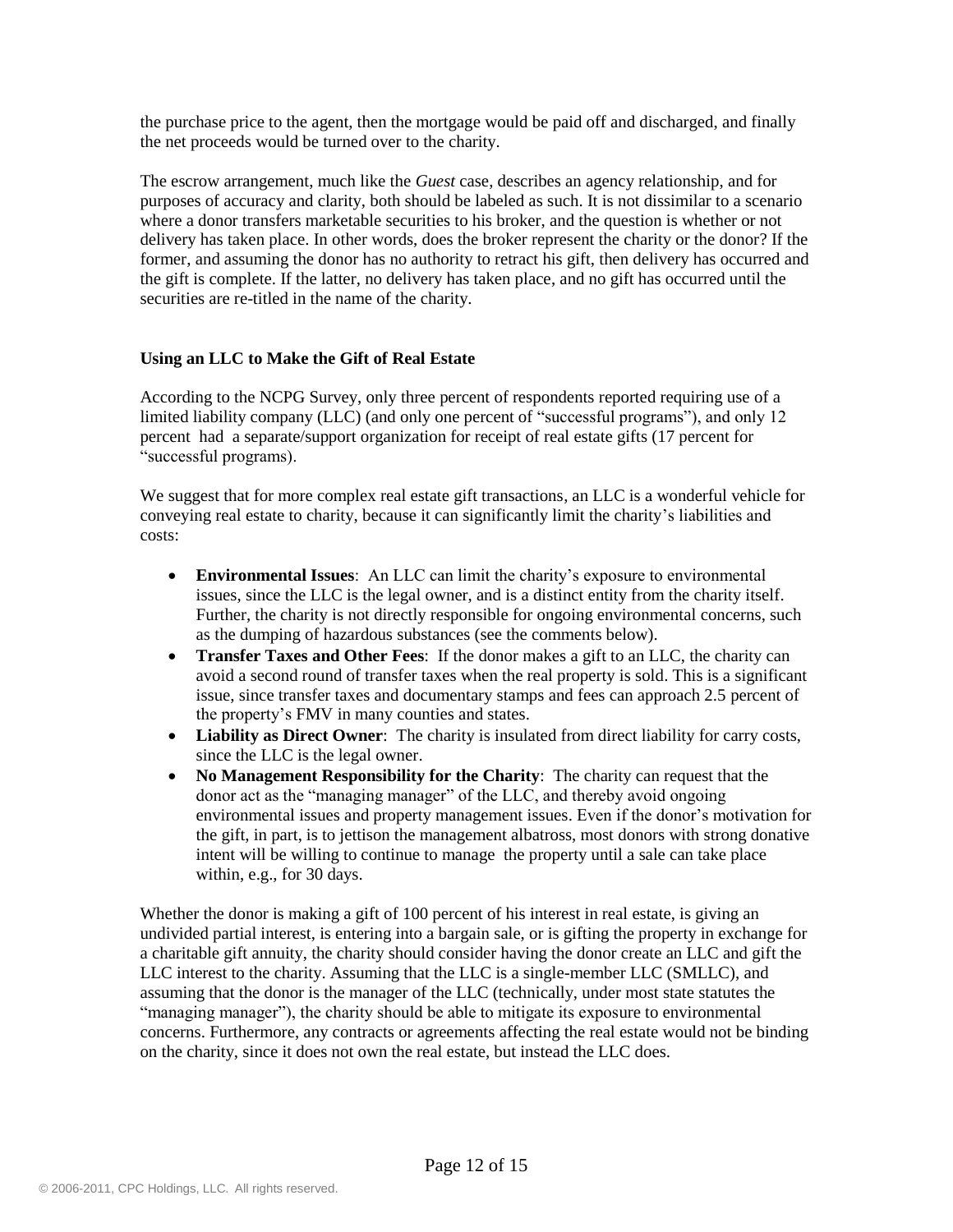A number of questions have arisen from the charity"s perspective on whether or not an SMLLC interest is ignored for tax purposes. The law seems clear in this regard.<sup>30</sup> The facts are as follows:

- A business entity that is not classified as a corporation (an eligible entity) can elect its classification for federal tax purposes.
- An eligible entity with at least two members can elect to be classified as either an association or a partnership; an eligible entity with a single owner can elect to be classified as an association or to be disregarded as an entity separate from its owner.
- Unless a domestic eligible entity elects otherwise, the entity is disregarded as an entity separate from its owner if it has a single owner.

An eligible entity that has been determined to be, or claims to be, exempt from taxation under Section 501(a) is treated as having made an election to be classified as an association. Such election will be effective as of the first day for which the exemption is claimed or determined to apply, regardless of when the claim or determination is made, and will remain, in effect, unless an election is made under Section  $301.7701-3(c)(1)(i)$  of the Procedure and Administration Regulations after the date the claim for exempt status is withdrawn or rejected or the date the determination of exempt status is revoked.

An announcement in 1999<sup>31</sup> stated that an owner exempt from taxation under Section 501(a) must include, as its own, information pertaining to the finances and operations of a disregarded entity in its annual information return, because the regulations under Section 7701 provide that an entity wholly owned by a single owner may be disregarded as an entity separate from its owner (when the entity is disregarded as separate, its operations are treated as a branch or division of the owner). Additionally, this Announcement was cited in support of a recent Information Letter stating that a limited liability company that did not elect to be treated as a corporation or partnership separate from its sole member, a Section 501(c)(3) organization, is disregarded and treated as a component of the organization (LTR 200634015). A number of additional private letter rulings have been issued since this Announcement, all of which are consistent with this same tax treatment of ignoring the SMLLC as an entity (absent an election to the contrary).<sup>32</sup>

Thus, before and after the gift of the real estate through a SMLLC, the entity is ignored for tax purposes. The donor could make additional gifts to the SMLLC, if it chose, and the gifts should be tax deductible, and the charity will not need to file under Section 508 of the Code to qualify the SMLLC as a tax-exempt subsidiary of the charity. Despite this rather compelling authority, note the IRS has NOT specifically approved in writing that a donor to a SMLLC owned by a charity is entitled to a deduction under Section 170.

### **Using an SO (Trust) to Receive the Gift of Real Estate**

One last innovative technique worthy of consideration is the creation of an SO, formed as a trust, to receive gifts of real estate (even if a SMLLC is used). Many pieces of real estate are encumbered, and because of this the real estate constitutes debt encumbered property under Sections 514 and 512. As such, a sale of this real estate would result in unrelated business taxable income ("UBTI"), and thus a reduced gift to charity.

Perhaps an example would serve to illustrate this point. Suppose our donor gives Lorelei Heights through a SMLLC to charity. The property is worth \$400, and has a basis of \$200 and a mortgage of \$200. When the SMLLC interest is sold (or the underlying real estate itself), the charity will have \$100 of UBTI. Assuming the charity is a corporation, and it has to pay a blended federal and state tax at the rate of 40 percent, the charity will have to pay \$40 of taxes.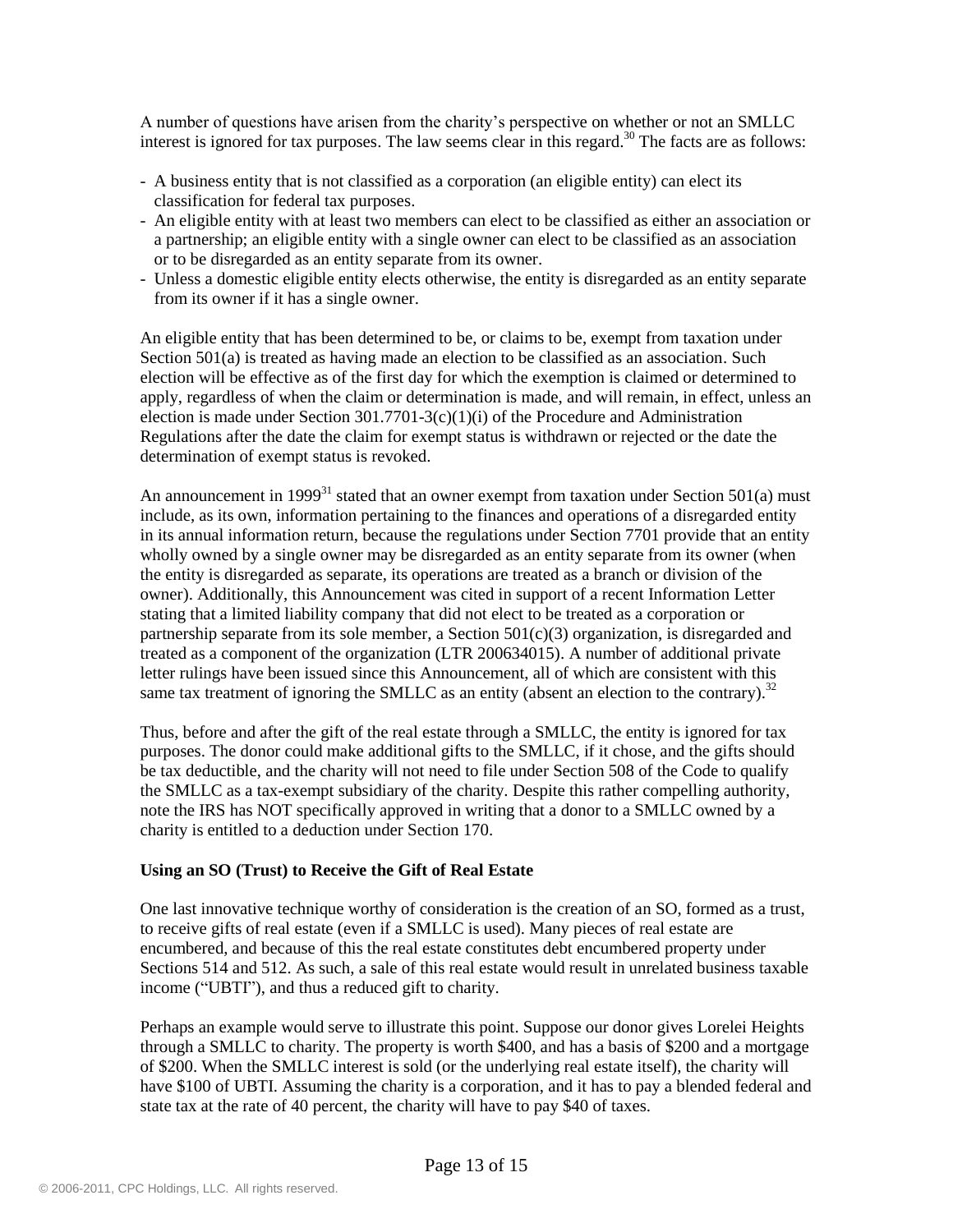If, instead, the SMLLC interest were given to an SO which is a trust under state law that does not tax UBIT and has no personal income tax, the SO will be taxed as if it is an individual under federal law. Since the maximum federal rate is 35 percent, and the SO can obtain an income tax deduction (just as an individual) for 50 percent of its cash gifts to a public charity, instead of having \$100 of UBTI, the SO trust would only have \$50 of UBTI, and at a 35 percent rate, would only pay \$17.50. This effectively reduces the tax rate by 43.75 percent of what it otherwise would have been. Although this may not seem significant with a \$400 gift of real estate, if the gift instead were much larger and the basis in the asset was much lower, the tax savings would be truly significant.

### **Conclusion**

The importance, nationwide, of real estate as an asset, and the success of growing numbers of charities in attracting major gifts through real estate transfers of various sorts, should motivate more and more charities to reexamine their reluctance (or refusal) to accept real estate gifts. In taking a fresh look at the trade-offs between the risk in real estate gift acceptance and the returns from such gifts, charities should consider that adherence to proven due diligence procedures can, in many cases, largely eliminate potential environmental liability, transfer cost, lack of liquidity, carrying costs and other risks and expenses. In the case of more complicated gifts, and/or where the institution seeks additional protections from risk, a variety of creative structuring alternatives can be used with great success. Chief among these are the Charitable Put—which can be especially useful in charitable gift annuity and bargain sale gifts where the charity needs assurances regarding the timing of the sale and the price of the sale—and the use of a SMLLC as an alternative to a charity directly taking title to the gift property.

 $\overline{a}$ <sup>1</sup> Ferguson v. Commissioner, 174 F.3d 997 (9th Cir. 1999); Jones v. United States, 531 F.2d 1343, 1346 (6th Cir. 1976); Kinsey v. Commissioner, 477 F.2d 1058, 1063 (2d Cir. 1973); Hudspeth v. United States, 471 F.2d 275, 280 (8th Cir. 1972); Estate of Applestein v. Commissioner, 80 T.C. 331 (1983); Lucas v. Earl, 281 U.S. 111, 50 S. Ct. 241, 74 L. Ed. 731 (1930).

<sup>2</sup> S.C. Johnson & Son, Inc. v. Commissioner, 63 T.C. 778, 787-88 (1975).

<sup>&</sup>lt;sup>3</sup> under facts similar to those in Palmer v. Commissioner, 62 T.C. 684 (1974), aff'd on another grounds, 523 F. 2d 1308 (8th Cir. 1975).

<sup>4</sup> *See,* Rauenhorst v. Commissioner 119 T.C. 157 (October 7, 2002), at 165.

<sup>5</sup> Palmer, *supra*

<sup>6</sup> Palmer, *supra*, at 693.

<sup>7</sup> Blake v. Commissioner, 42 T.C.M. 1336 (1981)

<sup>8</sup> Blake v. Commissioner 697 F.2d 473 (2d Cir. 1982) at 480.

<sup>9</sup> Greene v. United States, 806 F. Supp. 1165 (S.D.N.Y. 1992)

<sup>&</sup>lt;sup>10</sup> According to Wikipedia, a "futures contract" is a "standardized [contract,](http://en.wikipedia.org/wiki/Contract) traded on a [futuresexchange,](http://en.wikipedia.org/wiki/Futures_exchange) to buy or sell a certain *underlying [instrument](http://en.wikipedia.org/wiki/Financial_instrument)* at a certain date in the future, at a specified price."

<sup>11</sup> Greene v. United States 13 F. 3d 577 (2d Cir. N.Y. 1994)

<sup>12</sup> Ferguson v. Commissioner 108 T.C. 244 (1997)

<sup>13</sup> Ferguson, *supra*, at 263-264 [emphasis added].

<sup>14</sup> Ferguson v. Commissioner, 174 F.3d 997 (9th Cir. 1999) at 1003.

<sup>15</sup> *Id* at 1003-1004.

<sup>16</sup> PLRs 20010719, 200117016, 200205008, 200232004

<sup>17</sup> Rauenhorst v. Commissioner 119 T.C. 157 (October 7, 2002)

<sup>18</sup> fn. Tax Analysts Reference 2002 TNT 205-1 (22 Oct 2002)

<sup>19</sup> Palmer v. Commissioner 62 T.C. 684 (1974), *aff'd on other grounds*, 523 F.2d 1308 (8th Cir. 1975), *acq.*, 1978-1 C.B. 2

 $20$  Act Section 1231, which creates Section 4966(d)(2) of the Code.

<sup>&</sup>lt;sup>21</sup> Act Section 1231, which creates Section  $4966(d)(1)$  of the Code.